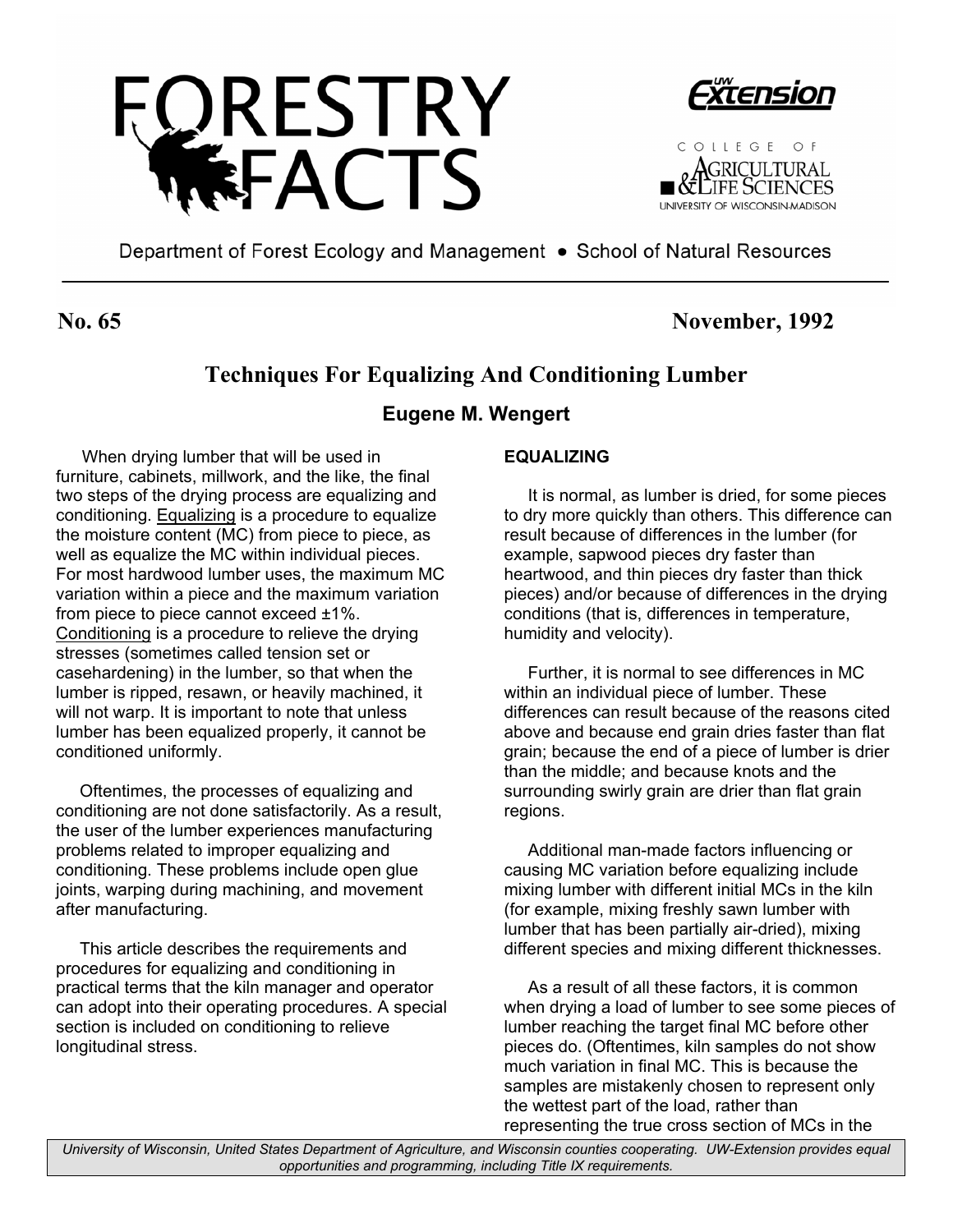load. Further, kiln samples are almost always dried on the outside edge of the load and, therefore, dry more quickly than pieces in the center of the load.)

### **General Equalization Procedure**

 The equalization process involves increasing the humidity in the kiln so that the driest pieces dry no further. At the same time, however, the humidity cannot be raised too high or the wetter pieces will not continue to dry. Specifically, the equalization procedure is as follows:

- 1. Begin equalization when the driest sample board (which must represent the driest lumber in the kiln) reaches a MC two percentage points below the target MC. The target MC is the desired final MC for the lumber.
- 2. Raise kiln humidity to achieve an equilibrium moisture content (EMC) equal to the target MC minus two percentage points. In other words, the kiln EMC equals the MC of the driest sample. This ensures that the driest sample will stop drying.
- 3. Because moisture in wood moves faster at higher temperatures, the wetter pieces of lumber will dry faster if the temperature in the kiln is as hot as reasonable. Set the dry-bulb temperature during equalization of hardwood lumber to 170°F.
- 4. Continue equalizing until the wettest sample (which must represent the wettest lumber) reaches the target MC.

 If sampling and operating procedures are correct, all the lumber in the kiln will be between target %MC and [target – 2] %MC at the end of equalization.

With lower-valued products and with lumber that will be used for products that do not require extreme moisture content uniformity, it is possible to change the limits given above to "3% below the target." That is, begin equalizing when the driest piece is 3% MC below the target and use an EMC that is 3% below the target. Equalizing stops at the same point - when the wettest lumber is at the target. This "3% below the target" approach will result in faster equalization, but may produce slightly lower quality lumber, especially in terms of warp and machinability.

## **Equalizing Example**

Assume that the final target is 7% MC. Equalizing would begin when the driest sample is at 5% MC (7% MC - 2% MC = 5% EMC). Set dry-bulb temperature at 170°F (unless the kiln schedule calls for a lower temperature). Set the humidity controls in the kiln to achieve 5% EMC. Referring to the data in Table 1, this EMC is achieved with a 35°F depression, or a wet-bulb temperature of 135°F. (Additional wet-bulb temperature settings for different dry-bulb temperatures and different target MCs are given in Table 1.)

#### **Specific Operating Procedure for Equalizing**

Inject steam spray to raise the humidity in the dryer. When the moisture from the steam condenses on the lumber, heat is released (about 1100 Btu's per pound of water). This heat is beneficial when equalizing, as moisture within wetter pieces of lumber will move more rapidly to the surface than if the heat were not present.

 On the other hand, caution must be taken when steam is introduced into the kiln, as it is possible that the heat released from the steam spray humidification system will also raise the actual drybulb temperature above the desired set point, creating undesirable conditions.

 To avoid this latter problem of over heating, keep the dry-bulb temperature during equalizing above the dry-bulb temperature used in the final step in the schedule. For example, assume that the final dry-bulb temperature of the schedule is 160°F, with a 115°F wet-bulb temperature. Equalize at 170°F and 135°F (per previous example). Note that the dry-bulb temperature for equalizing is 10°F higher than the final dry-bulb temperature in the schedule.

 To attain the 170°F dry-bulb temperature initially, use heat from the steam spray rather than heat from the heating coils. To avoid heat in the heating coils, set the dry-bulb temperature set point to a low value or turn off the main heating valve. In other words, because the spray injected to increase the wet-bulb temperature also raises the dry-bulb temperature, the desired conditions are achievedthereby 'killing two birds with one stone.' Once the correct wet-bulb temperature is achieved, turn on the dry-bulb heat.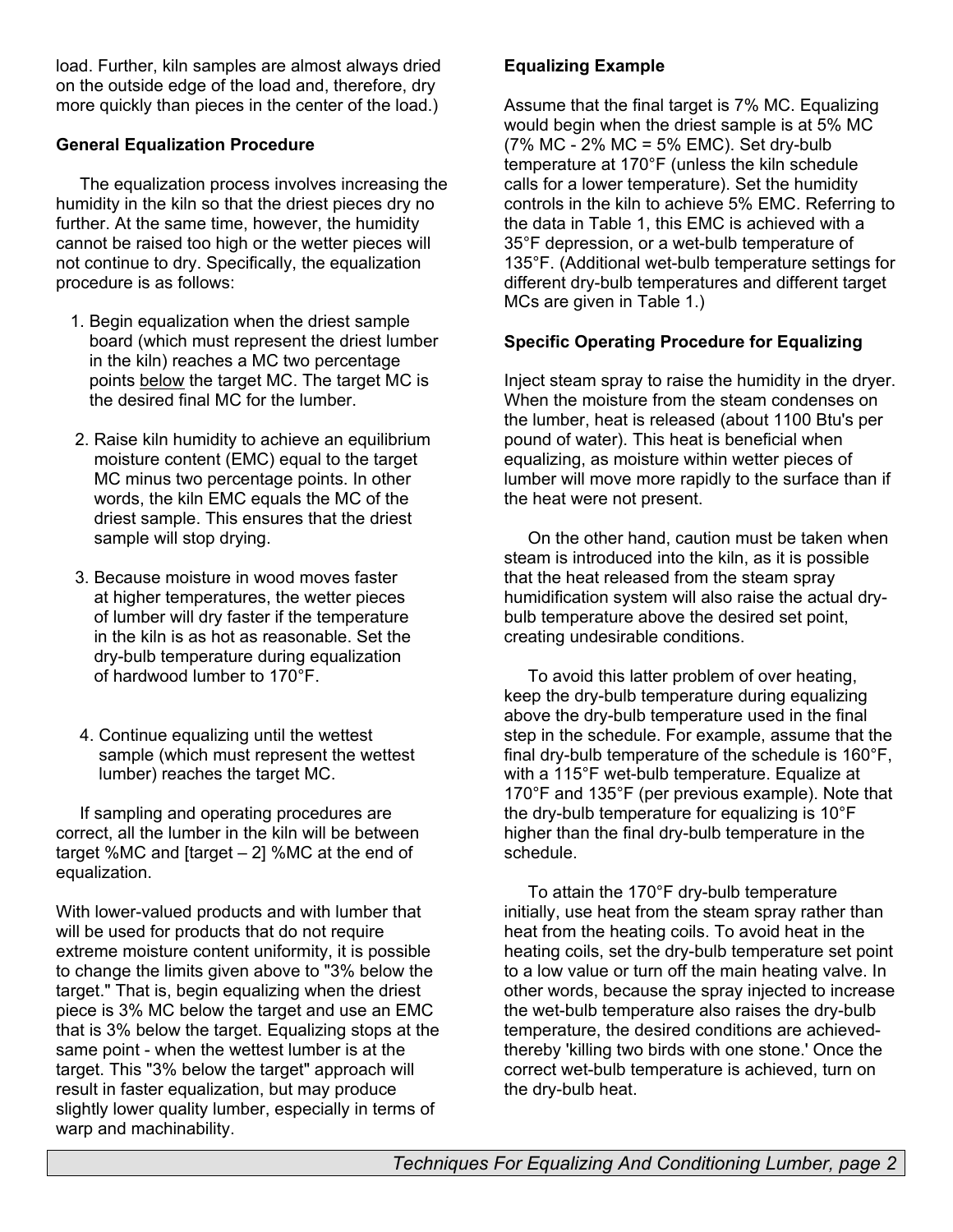## **Table 1. Traditional wet-bulb temperatures for equalizing.**

| Final        | Equalizing   | Dry-Bulb Temperature |     |     |     |     |     |     |  |  |
|--------------|--------------|----------------------|-----|-----|-----|-----|-----|-----|--|--|
| <b>MC</b>    | <b>EMC</b>   | 140                  | 150 | 160 | 170 | 180 | 190 | 200 |  |  |
| $\%$         | $\%$         | $\circ$ F            |     |     |     |     |     |     |  |  |
| 5            | 3            | 92                   | 101 | 110 | 120 | 130 | 140 | 150 |  |  |
| 6            | 4            | 99                   | 108 | 118 | 127 | 137 | 147 | 157 |  |  |
| $\mathbf{z}$ |              | 105                  | 115 | 125 | 135 | 145 | 156 | 167 |  |  |
| 8            | 6            | 111                  | 121 | 131 | 141 | 152 | 163 | 174 |  |  |
| 9            | $\mathbf{r}$ | 115                  | 125 | 136 | 146 | 157 | 168 | 179 |  |  |
| 10           | 8            | 120                  | 130 | 140 | 151 | 162 | 172 | 183 |  |  |

| Table 2. Traditional wet-bulb temperatures for conditioning. |         |               |                      |     |     |     |     |     |     |  |  |
|--------------------------------------------------------------|---------|---------------|----------------------|-----|-----|-----|-----|-----|-----|--|--|
| Final                                                        |         | Conditioning  | Dry-Bulb Temperature |     |     |     |     |     |     |  |  |
| MC                                                           |         | <b>EMC</b>    | 140                  | 150 | 160 | 170 | 180 | 190 | 200 |  |  |
| $\%$                                                         | $\%$    | $\frac{0}{0}$ | $\circ$ F            |     |     |     |     |     |     |  |  |
| (Hdwd)                                                       | (Sftwd) |               |                      |     |     |     |     |     |     |  |  |
|                                                              | O       | $\mathbf Q$   | 123                  | 133 | 144 | 154 | 165 | 175 | 186 |  |  |
| <sub>t</sub>                                                 | ⇁       | 10            | 26                   | 136 | 147 | 157 | 168 | 178 | 188 |  |  |
| $\mathbf \tau$                                               | О<br>◠  | 11            | 28                   | 138 | 149 | 159 | 170 | 180 | 190 |  |  |
| 8                                                            | Q       | 12            | 130                  | 140 | 151 | 161 | 172 | 182 | 192 |  |  |
| Q                                                            | 10      | 13            | 32                   | 142 | 152 | 163 | 173 | 183 | 193 |  |  |
| 10                                                           |         | 14            | 33                   | 143 | 154 | 164 | 174 | 185 | 195 |  |  |

#### **CONDITIONING**

 It is normal for lumber, as it dries, to develop drying stresses or "casehardening." These stresses result when the outer cells begin to dry and try to shrink, while the interior cells, which are still wet and not drying or shrinking, will not permit the outer cells to shrink. As a result, the outer cells dry in an enlarged state, called "tension set." Tension set results in casehardening in dry lumber. To relieve tension set, moisture needs to be quickly added to the outer cells, causing them to try to swell. The interior cells resist this swelling, creating a compression set, which offsets the tension set.

 Because the process of regaining moisture at the surface is influenced by its MC, variations in lumber MC will influence the conditioning process. This is why equalization is the first step for proper conditioning. In addition, because moisture adsorption is faster in low-density species, stress relief will be faster for these species. The conditioning process will take longer for thicker species.

 When adding moisture to the surface, there is a risk that the amount of swelling will create more compression set than there is tension set. If this happens, the lumber is said to be "reverse casehardened." Reverse casehardening cannot be relieved or eliminated. It is, however, difficult to create too much compression set with lumber thinner than 1- 1/2 inches using high kiln temperatures. The moisture supplied to the surface rapidly moves into the core, causing the core to swell and relieve some of the surface stress.

 Appreciate that the amount of tension set varies with a variety of factors. The faster the lumber is dried when at high MCs, the greater the amount of tension set. The thicker the lumber, the higher the potential for high tension set. High-density species with slow moisture movement and high shrinkage tend to have high levels of tension set.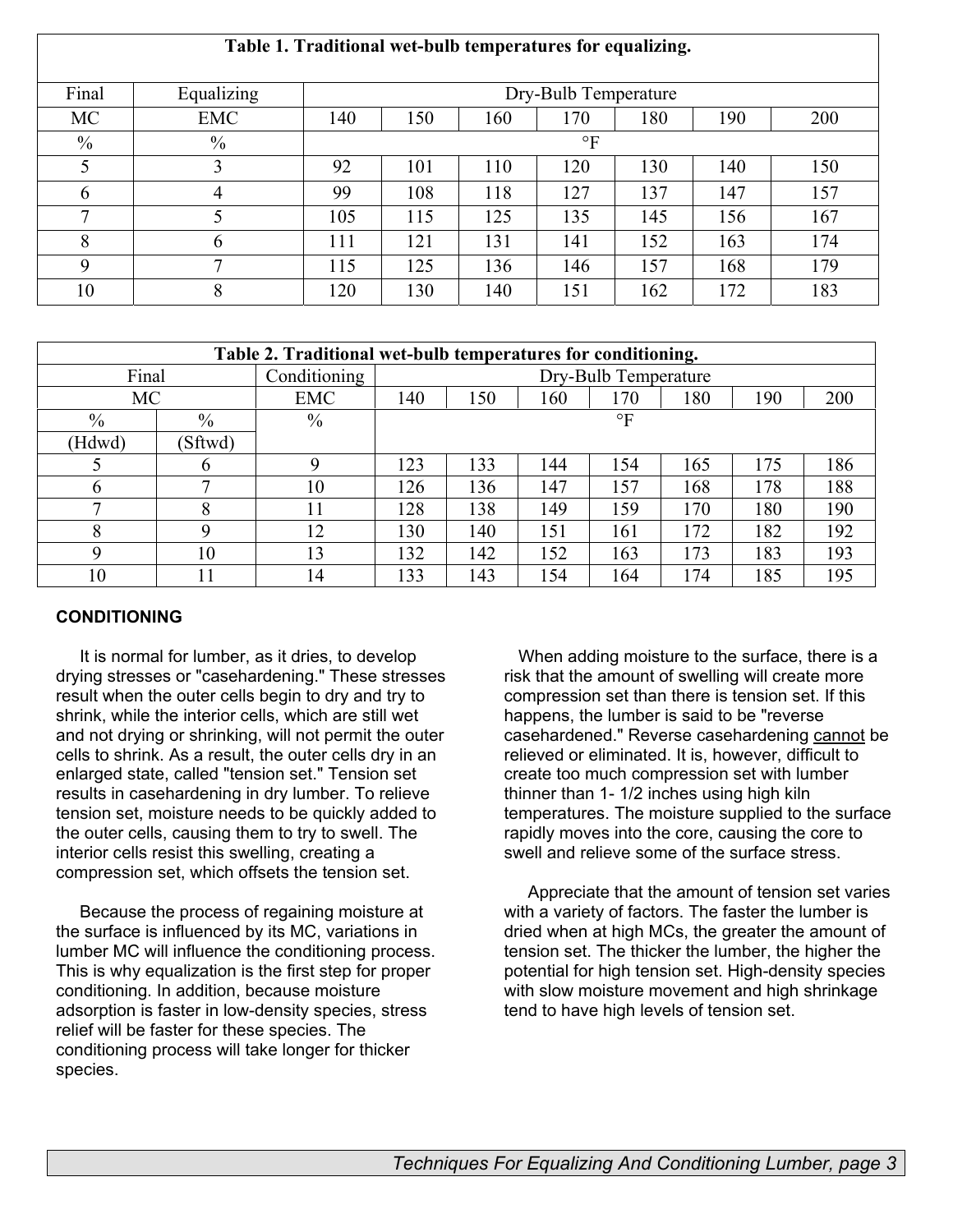#### **General Conditioning Procedure**

 The conditioning process involves the rapid increase of humidity in the kiln at as high a temperature as possible. The process is most effective if the moisture is steam vapor rather than small, liquid water droplets. The conditioning procedure is as follows:

1. Begin conditioning only after the lumber has been properly equalized.

2. Raise the kiln humidity to achieve an EMC equal to the target MC plus four percentage points for hardwoods or, for softwoods, to the target MC plus three percentage points. When longitudinal stress is a problem, raise the EMC an additional 1/2%.

3. Because conditioning is more effective at higher dry-bulb temperatures, maintain the conditioning temperature at 180°F.

4. Continue conditioning until the stresses are sufficiently removed, as determined by stress samples and experience. Note: Allow stress samples cut during the process to dry and cool before evaluating them. Moisture gradients in the lumber must be allowed to dissipate. Cutting samples "hot" and then putting them in a microwave oven for 30 seconds at medium-high power can provide accurate evaluation of stress within minutes.

 During the conditioning process, the lumber will regain about 1% MC. The lumber should, therefore, be at a final MC of target MC ±1%. However, moisture gradients in the lumber should be allowed to dissipate before the lumber is processed further. This waiting period is often called 'cooling' or 'tempering.' Failure to wait long enough will lead to warping after machining.

 Most of the stress relief occurs during the first several hours of steaming. After approximately 18 hours with 4/4 lumber, additional conditioning will result in further addition of moisture to the lumber, but with little added stress relief. Thicker lumber often requires longer conditioning time and longer subsequent cooling time to eliminate moisture gradients.

#### **Conditioning Example**

 Assume that the final target is 7% MC. Conditioning would begin after equalizing brought all of the lumber pieces to a MC between 5% and 7%. Set the dry-bulb temperature to 180°F. For hardwoods, the humidity in the kiln must be 11% EMC ( $[7\% \text{ MC} + 4\% \text{ MC}] = 11\% \text{ EMC}$ ). Using the data from Table 2, this EMC would be achieved with a 10°F depression, or a wet-bulb temperature of 170°F. Additional wet-bulb temperature settings for different dry-bulb temperatures and different target MCs are given in Table 2.

#### **Specific Operating Procedure for Conditioning**

 Injected steam spray to raise the humidity in the dryer. When the vapor from the steam condenses on the lumber, heat is released (about 1100 Btu's per pound of water). This heat is beneficial when conditioning, as the heat partially relieves stresses by plasticizing the wood. The heat also encourages moisture movement into the lumber, avoiding the risk of reverse case-hardening.

 On the other hand, when steam is introduced into the kiln, it is possible that the heat released from the steam spray humidification system (called 'superheat') will also raise the dry-bulb temperature above the desired set point, thereby creating undesirable kiln conditions. That is, the dry-bulb temperature may be much above the set point, and the EMC achieved will be much lower than desired.

 To avoid this problem of over-heating, keep the dry-bulb temperature during conditioning above the dry-bulb temperature used for equalizing. For example, assume that the equalizing dry-bulb temperature is 170°F, with a 135° F wet-bulb temperature. Condition at 180°F and 170°F (per previous example). Note that the dry-bulb temperature for conditioning is 10°F higher than the equalizing dry-bulb temperature.

 Further, to attain the 180°F dry-bulb temperature initially, use the heat from the steam spray rather than heat from the heating coils (the same procedure as used for equalizing). Turn off heating coils by using a low dry-bulb temperature setting on the controller or by manually closing the heating valve. As the spray for increasing the wetbulb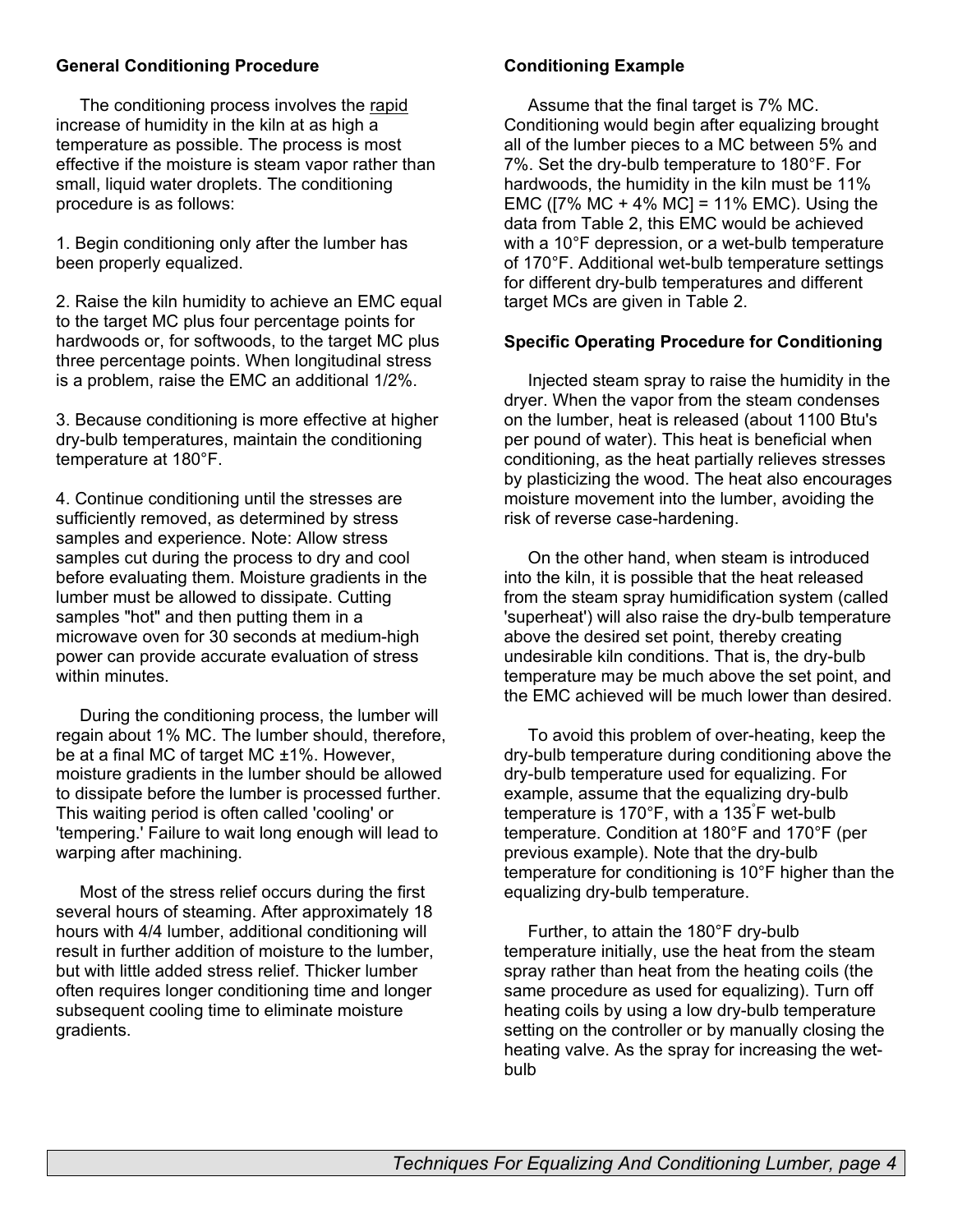temperature also raises the dry-bulb temperature, the desired conditions are achieved - thereby 'killing two birds with one stone.' Once the correct wet-bulb temperature is achieved, turn on the drybulb heat.

 Condition 4/4 lumber for 4 to 18 hours, depending on the amount of drying stress; final MC; wood density; amount and temperature of steam; amount of superheat and thoroughness of stress relief required. Thicker lumber requires slightly longer conditioning times.

 {Special note: When stress relief, especially longitudinal stress relief, cannot be achieved satisfactorily using standard procedures, try this alternative procedure. After equalizing, cool the lumber for several hours. Leave the kiln doors and vents open with the fans running and the heating and humidifying systems turned off. Then, close the doors and spray steam into the kiln without heat. As the lumber's surface will be quite cool, the moisture from the steam will condense on the lumber's surface, providing rapid stress relief. Conditioning times may be as short as two hours. But, be careful. The process is sensitive to the amount of cooling, and there is a substantial risk of reverse casehardening if cooling is excessive or conditioning is prolonged.}

#### **Longitudinal Stress**

 When resawing or ripping lumber, lumber will occasionally warp during, or immediately after, machining. If the two pieces cup, when resawing, the problem is transverse stress--the stresses discussed heretofore. If, however, the two pieces develop side bend or bow (that is, longitudinal or lengthwise warp), then the problem is longitudinal stress.

 If the lumber was conditioned normally, yet longitudinal stress is still present, it is not at all unusual for the transverse prong test to show no stress. Measure longitudinal stress by cutting longitudinal stress tests (Figure 1, page 6).

 Longitudinal stress results because the wood is shrinking longitudinally. Longitudinal shrinkage results when reaction wood (tension wood in hardwoods or compression wood in softwoods) or juvenile wood is present in the lumber. Longitudinal stresses are most likely to be unrelieved when conditioning temperature is too low (below 160°F); when conditioning EMC is too low (especially common when superheat in the steam spray elevates the dry-bulb temperature and thereby increases the depression above the desired value); or when conditioning time is too short.

 Relieve longitudinal stress by conditioning at 180° F or higher. This will rapidly add moisture back to the lumber's surface (provided the lumber was properly equalized and the desired EMC was reached promptly, as with transverse stress relief). When adequate longitudinal stress relief cannot be attained using the procedures recommended for transverse stress relief and using 180°F or higher, then raise the wet-bulb temperature setting 1°F over the recommended value. Conditioning may also have to be extended several hours, especially for 6/4 and thinner stock.

**Gene Wengert is Extension Forest Products Specialist, University of Wisconsin-Madison, Department of Forestry, 1630 Linden Dr., Madison, WI 53706.**